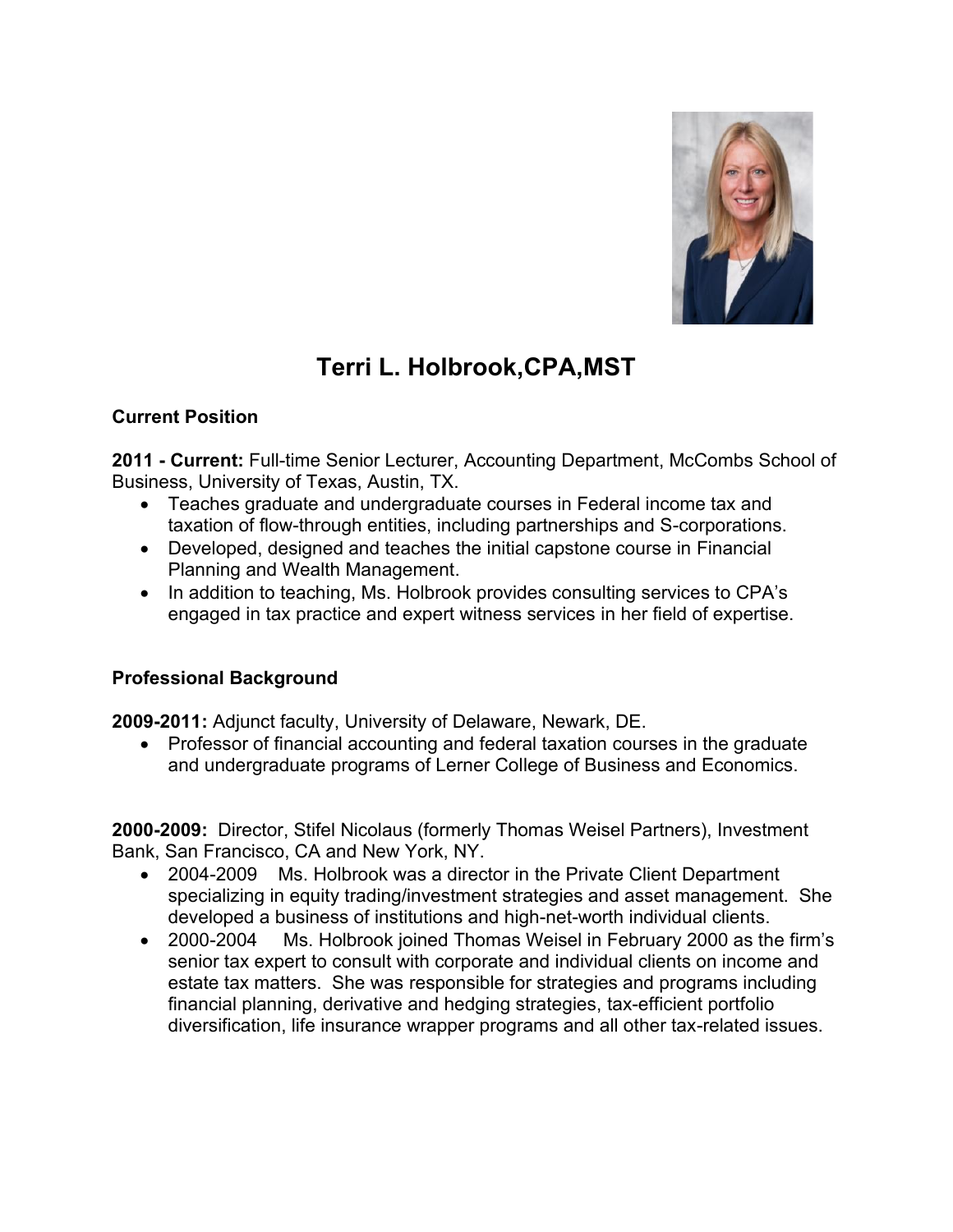## **1991-2000:** Partner, BDO, LLP, Denver, CO office

- 1994-2000 As a partner of BDO, she served her client base of corporations and closely-held businesses in the real estate, consumer, industrial, and manufacturing industries. Ms. Holbrook represented clients before the IRS and various state tax departments. She chaired the firm's national pass-through entity tax practice, taught national CPE courses for the firm's professionals and served as an expert witness and consultant in the technical areas of partnerships, LLCs, and joint ventures.
- During her tenure with BDO Ms. Holbrook authored "Partnership Taxation-Intermediate" and "Partnership Taxation-Advanced", two course manuals that she used to teach national education courses for the Colorado Society of CPAs, and the AICPA. She spoke at numerous conferences for the AICPA and various state societies of public accountants. She has published technical articles in various publications, including The Tax Advisor, The Journal of Real Estate Taxation and The Journal of Partnership Taxation.
- Ms. Holbrook had P&L responsibility for her tax practice, served as business development and marketing director for the Denver office of BDO and managed a staff of 25 other professionals.
- 1991-1994 Served as Tax Manager of Mitchell, Finley and Associates which was acquired by BDO in 1995. She was responsible for tax research and compliance for corporate and closely-held businesses, managing five staff persons, and developing new business.

. **1988-1991** Financial Director, Leonard/Hodges family office, Fort Worth, TX

• Ms. Holbrook served as the Tax and financial director for this wealthy family office, with operations in real estate, agriculture, manufacturing, oil and gas development and specialty retail. During her tenure with this four-generation family, with operations in over 250 legal entities, Ms.Holbrook developed plans of business succession, estate planning, asset spin-offs and divisive reorganizations.

## **1984-1987** Ernst & Young, Dallas-Fort Worth, TX

• As a CPA and associate, Ms. Holbrook served national corporate and high-networth individual clients in audit, tax research, tax controversy and compliance matters.